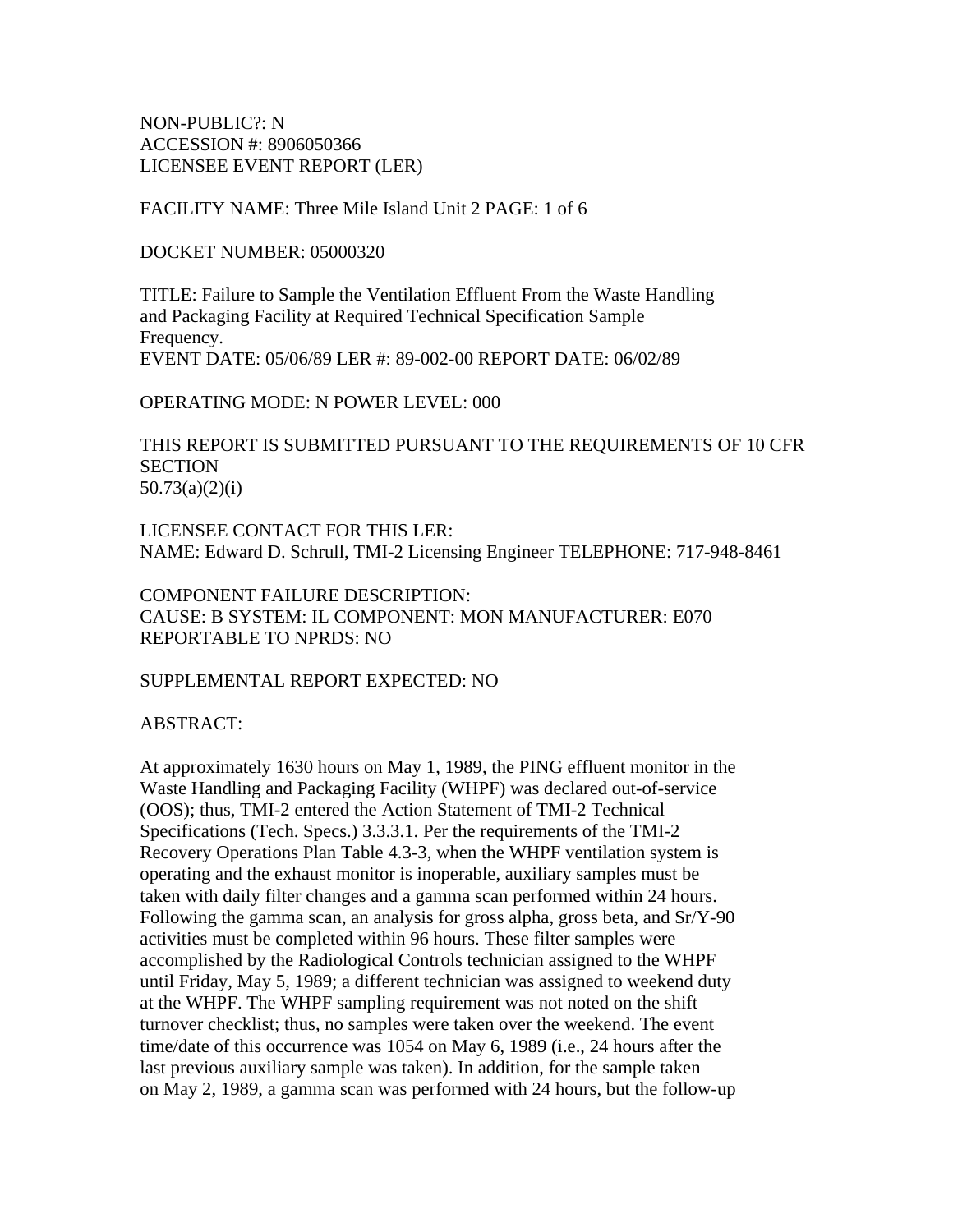analysis was not performed within the required 96 hours. Thus, this event is reportable pursuant to 10 CFR 50.73(a)(2)(i)(B) due to the existence of a condition prohibited by the plant's Tech. Specs. The root cause of this event was personnel error by the TMI-1 Group Radiological Controls Supervisor (GRCS) for failure to list the sampling requirement on the shift turnover checklist and for failure to communicate the necessary requirements for handling, transfer, and analysis of the required backup sample. This event has been reviewed with all TMI-1 GRCSs. In addition, an engineering solution to the WHPF PING inoperability problem is being evaluated.

#### END OF ABSTRACT

#### TEXT PAGE 2 OF 6

## I. PLANT OPERATING CONDITIONS BEFORE THE EVENT

The TMI-2 facility was in a long-term cold shutdown state; the defueling evolution was in progress. The Waste Handling and Packaging Facility (WHPF) is used for processing and packaging solid radioactive waste generated during operations of GPU Nuclear units and TMI-2 cleanup activities. During the weekend of May 6 and 7, 1989, no activities were ongoing in the WHPF.

## II. STATUS OF STRUCTURES, COMPONENTS, OR SYSTEMS THAT WERE INOPERABLE AT THE START OF THE EVENT AND THAT CONTRIBUTED TO THE EVENT

#### WHPF PING was out-of-service.

#### III. EVENT DESCRIPTION

This event involves the failure to perform daily auxiliary sampling in the WHPF while the primary effluent monitor (i.e., Eberline PING) (IEEE 805-1984 System Code-IL) was out-of-service (OOS). A subsequent event was discovered when one of the required auxiliary samples did not receive the proper radiochemical analysis. These requirements are specified in the TMI-2 Technical Specifications (Tech. Specs.) Section 3.3.3.1 and are implemented through the Recovery Operations Plan Section 4.3.3.1 (Table 4.3-3).

On May 1, 1989, the TMI-1 Radiological Controls technician assigned to the WHPF found the PING effluent monitor to be inoperable. The TMI-2 Control Room and Instrumentation and Control (I&C) were notified. Repairs were attempted but were not successful and the Control Room declared the PING OOS at 1630 on May 1, 1989. The Action Statement of Recovery Operations Plan Table 4.3-3 was entered, auxiliary sampling was initiated using auxiliary sampling equipment (i.e., an AMS-3 radiation monitor), and TMI-1 Radiological Controls began taking daily filter samples from this AMS-3. It is noteworthy that TMI-1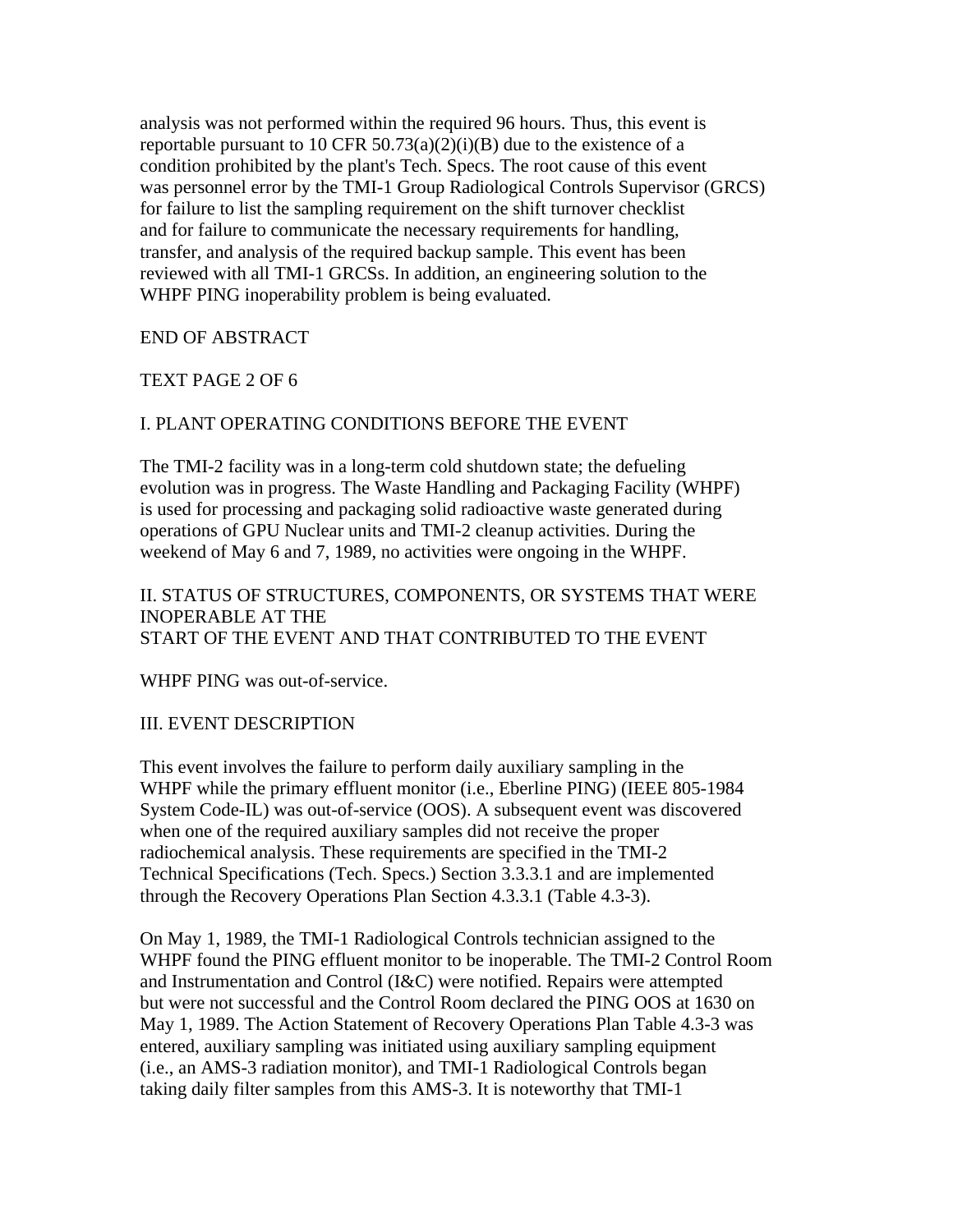Radiological Controls personnel have recently assumed responsibility for performance of surveillance for the WHPF effluent sampling even though TMI-2 personnel operate the WHPF.

On May 5, 1989, the TMI-1 Group Radiological Controls Supervisor (GRCS) preparing the shift turnover checklist omitted the WHPF daily sampling requirements from the "Equipment Out Of Service" portion of the form. The Radiological Controls technician assigned to the WHPF had taken the daily AMS-3 samples from May 1, 1989, (Monday) through May 5, 1989, (Friday). However, a different technician was assigned to weekend duty on WHPF. Since the WHPF sampling was not noted on the turnover sheet, the oncoming GRCS was unaware of the requirement, the technican was not notified, and the AMS-3 samples were not taken over the weekend.

## TEXT PAGE 3 OF 6

On May 8, 1989, the oncoming GRCS noted that the daily samples had not been taken over the weekend and a TMI-2 Incident Event Report (IER) was initiated. The time/date of the occurrence was 1054 on May 6, 1989, which is 24 hours after the last previous AMS-3 sample was taken. During the event investigation, it was also revealed that one of the AMS-3 filter samples was not analyzed within the 96 hour time clock specified in Note 13 of Table 4.3-3. This sample was taken on May 2, 1989, and gamma-scanned by TMI-1 Radiological Controls. However, the sample was not forwarded to TMI-2 Chemistry for the required analyses (gross alpha, gross beta, and Sr/Y-90). Upon discovery that the time Clock had been exceeded on May 16, 1989, TMI-1 Radiological Controls submitted the AMS-3 sample for analysis.

Tech. Spec. Section 3.3.3 and Recovery Operations Plan Section 4.3.3 provide Radiation Monitoring Instrumentation operability requirements. The WHPF PING monitor provides the capability to automatically isolate the WHPF ventilation in the event of high airborne activity in the facility. An alarm will also be received in the TMI-2 Control Room. With the PING inoperable, these automatic interlock and remote alarm functions are disabled. In this case, ventilation isolation is performed manually by WHPF personnel upon receipt of an alarm from the backup monitor (AMS-3). The AMS-3 does not provide a remote alarm to the TMI-2 Control Room.

During waste handling operations, personnel are present at the WFPF to provide actions in response to an AMS-3 alarm. During periods when the WHPF is not occupied (i.e., weekends), no work is in progress; thus, the potential for generation/release of unmonitored airborne radioactivity is remote. The inoperability of the WHPF PING did not place the plant into an unanalyzed condition or a condition prohibited by the Tech. Specs.

The Recovery Operations Plan Table 4.3-3 lists required actions in the event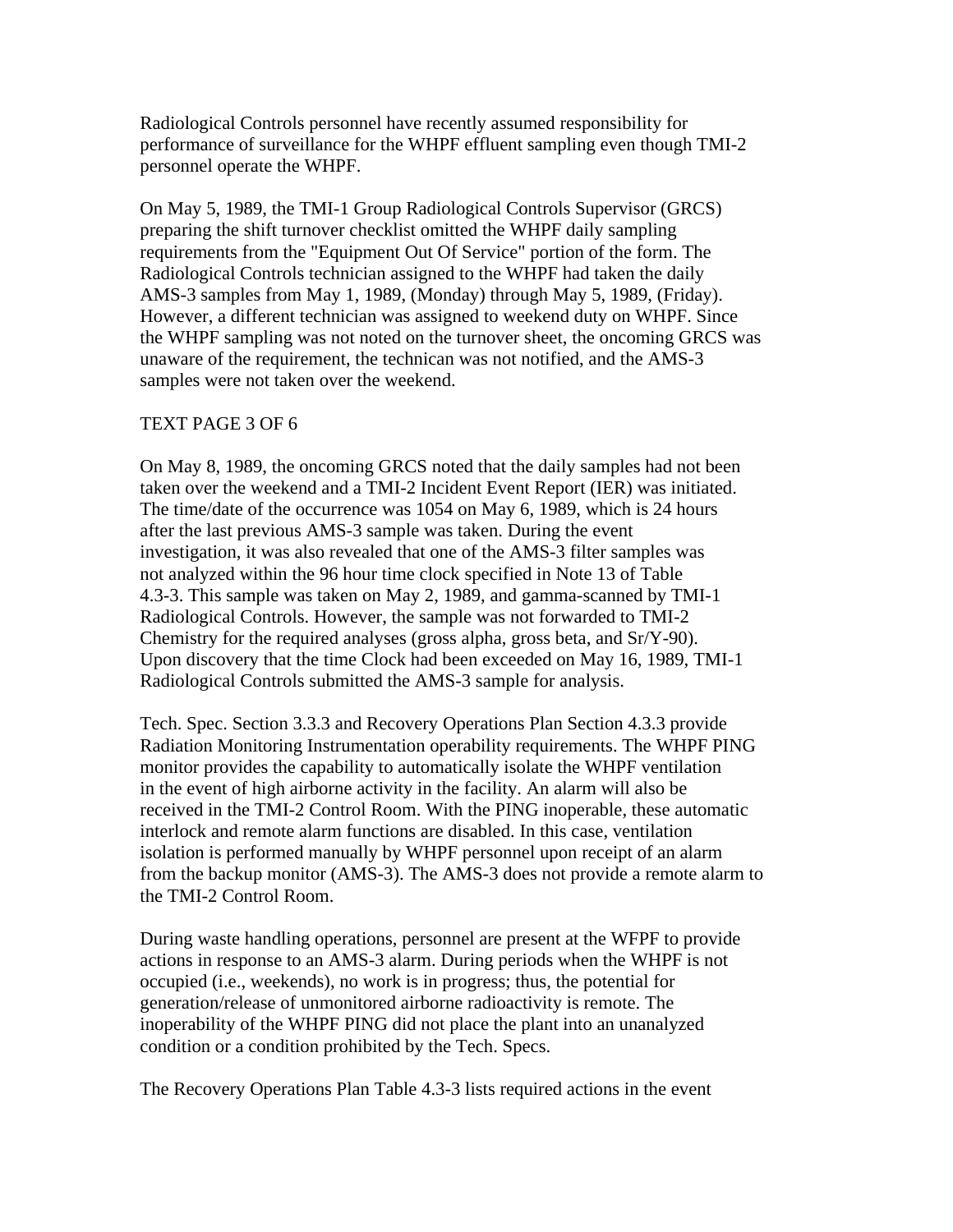of instrument inoperability. Note 13 of this table allows effluent releases, via the monitored pathway, to continue for 30 days provided that auxiliary sampling is established. The auxiliary filter samples are required to be acquired and analyzed daily. This requirement was not met for the period of May 6 - 7, 1989, and represents a deviation from the plant's Tech. Specs. Note 13 of Table 4.3-3 also specifies a 96-hour time clock to complete the sample analysis. This time clock was exceeded for the May 2, 1989, AMS-3 sample which was not submitted for analysis until May 16, 1989. Thus, this event is reportable pursuant to 10 CFR  $50.73(a)(2)(i)(B)$  due to the existence of a condition prohibited by the plant's Tech. Specs.

The WHPF PING monitor was returned to service on May 30, 1989.

## TEXT PAGE 4 OF 6

## IV. ROOT CAUSE OF THE EVENT

The root cause of this event was personnel error on the part of the TMI-1 GRCS in that he failed to list the sampling requirement on the shift turnover checklist. Personnel on the subsequent shifts were not aware of the daily sampling requirement; thus, no samples were taken on May 6 and 7, 1989. The sample analysis was not performed due to a GRCS error in failing to communicate the necessary requirements for handling, transfer, and analysis of the required AMS-3 sample. Contributing factors are the recent turnover of responsibility to TMI-1 personnel, differences in effluent sample analysis practices between TMI-1 and TMI-2, and a lack of familiarity with the TMI-2 Tech. Specs.

An additional contributing factor is the repeated failure and other hardware problems associated with the WHPF PING. This monitor has recently experienced a variety of operational problems related to the facility environment, an intermittent problem in the circuit boards, and the sensitivity of the PING to power surges. These problems resulted in a frequent occurrence of equipment failures requiring special operator/technician action, and an increase the probability of human error.

Differences in procedures and the conduct of business between the two units may have also contributed to this event. A specific example is the manner in which each unit's Control Room notifies a responsible department of activities required by a Tech. Spec. Action Statement. The TMI-1 Control Room provides daily notification to the responsible department, until release from the Action Statement. The TMI-2 Control Room only provides an initial notification. In TMI-2, it is the responsibility of the involved department to fulfill the Action Statement requirements.

#### V. CORRECTIVE ACTIONS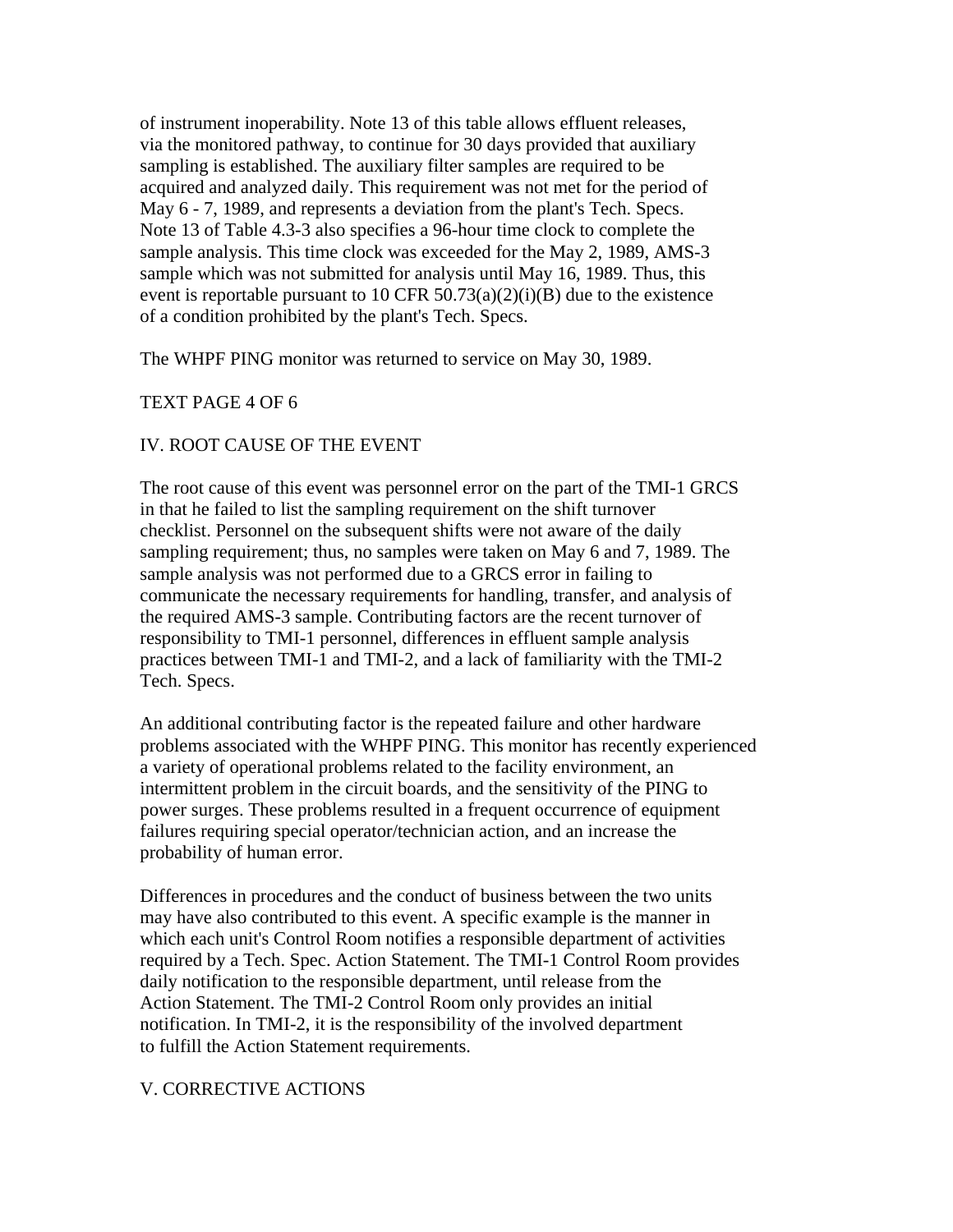Corrective actions to resolve the personnel error aspects of this event are as follows:

1. This event has been reviewed with all TMI-1 GRCSs in order to emphasize the Action Statement requirements related to TMI-2 effluent monitors.

2. The TMI-1 GRCS responsible for the checklist omission has been counselled to be more attentive to detail and to be particularly aware of TMI-2 Tech. Specs. Action Statement requirements.

## 3.

MI-1 Radiological Controls supervision will ensure that future sample requests, related to Tech. Specs. Action Statement requirements, properly denote time clock requirements on the sample request form.

## TEXT PAGE 5 OF 6

4. A revision to Procedure 9100-ADM-4250.01, "Radiological Controls/Chemistry Actions When RMS Malfunctions," has been prepared by TMI-1 Radiological Engineering. This revision will address contingencies and reference TMI-2 Tech. Specs. Action Statements in the event of a radiation monitor failure.

Corrective actions taken to resolve the equipment aspects of this event are as follows:

1. TMI-2 Plant Maintenance has installed batteries and surge protection devices at the WHPF PING in order to enhance instrument operability in the event of a power failure/surge.

2. TMI-2 Plant Maintenance will construct an environmentally controlled enclosure around the WHPF PING. Similar enclosures are in use for other PING type units at EPICOR II and in the plant. These enclosures have resulted in improved reliability for the PING units.

3. TMI-2 I&C will troubleshoot and evaluate the problem with the PING electronics. It should be noted that the electronic problem concerns the capability to shut off the pump for sampling purposes and does not impact radiation monitoring or ventilation interlock funltions.

# VI. COMPONENT FAILURE DATA

The equipment involved is an Eberline PING (Particulate, Iodine, and Noble Gas) ventilation radiation monitor (IEEE 805-1984 System Code-IL). The PING was installed at the WHPF on September 25, 1988. Three operational problems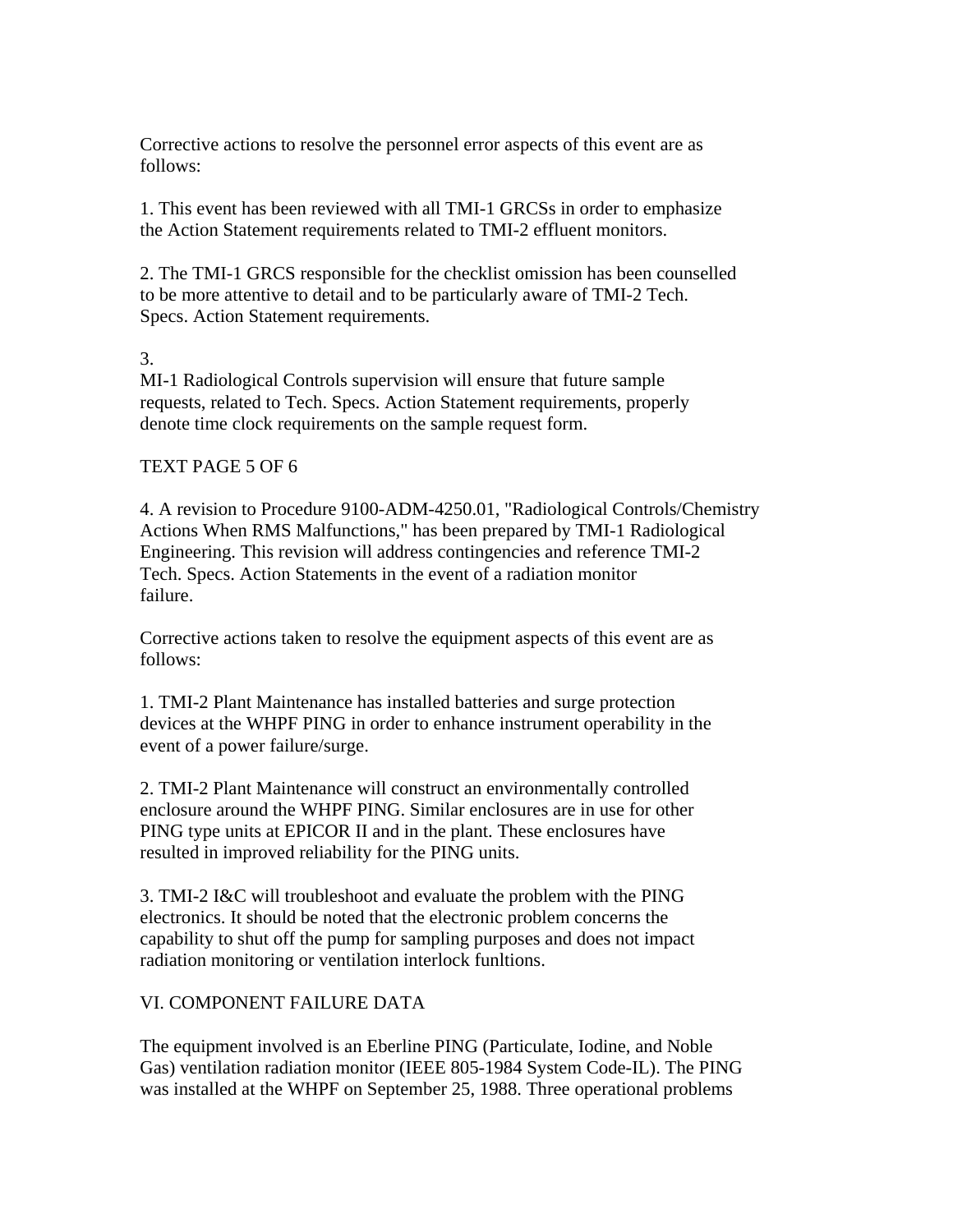have been associated with this unit:

1. Periodic power surges and losses occurring at the WHPF have impacted PING operations requiring equipment reprogramming and setpoint adjustment. A battery system was installed in February 1989 with no recurrence of this type of problem.

2. An intermittment circuitry problem prevents pump shutoff (via instrument keyboard) for sampling purposes. This problem has been noted in other PING type instruments at TMI-2. Corrective action by Maintenance has been hampered by the intermittent nature of this problem. Upon consultation with the vendor, a circuit board was changed in December 1988, but the problem has persisted.

3. With the onset of warmer weather, the ambient temperature in the WHPF has risen to a point where PING performance is affected. Temperatures in excess of approximately 85 deg.F have caused the unit to overheat and malfunction. This contributed to the failure of the WFPF PING on May 1, 1989.

#### TEXT PAGE 6 OF 6

## VII. AUTOMATIC OR MANUALLY INITIATED SAFETY SYSTEM RESPONSES

 $N/A$ 

# VIII. ASSESSMENT OF THE SAFETY CONSEQUENCES AND IMPLICATIONS OF THE EVENT

The bases for monitoring operability of the radiation monitoring channels is to ensure that the radiation levels are measured in the areas served by the respective monitors and that the subsequent safety actions associated with receipt of a high radiation signal protect the health and safety of public by isolating the source of the radioactive effluent. Since there was no work ongoing in the WHPF during the weekend of May 6 and 7, 1989, the potential for generation/release of unmonitored airborne radioactivity was remote. In addition, the AMS-3 sample taken on Monday, May 8, 1989, was still a valid sample representative of the weekend of May 6 and 7, 1989. Therefore, this event did not jeopardize the health and safety of the public.

#### ATTACHMENT 1 TO 8906050366 PAGE 1 OF 1

GPU Nuclear Corporation Post Office Box 480 Route 441 South Middletown, Pennsylvania 17057-0191